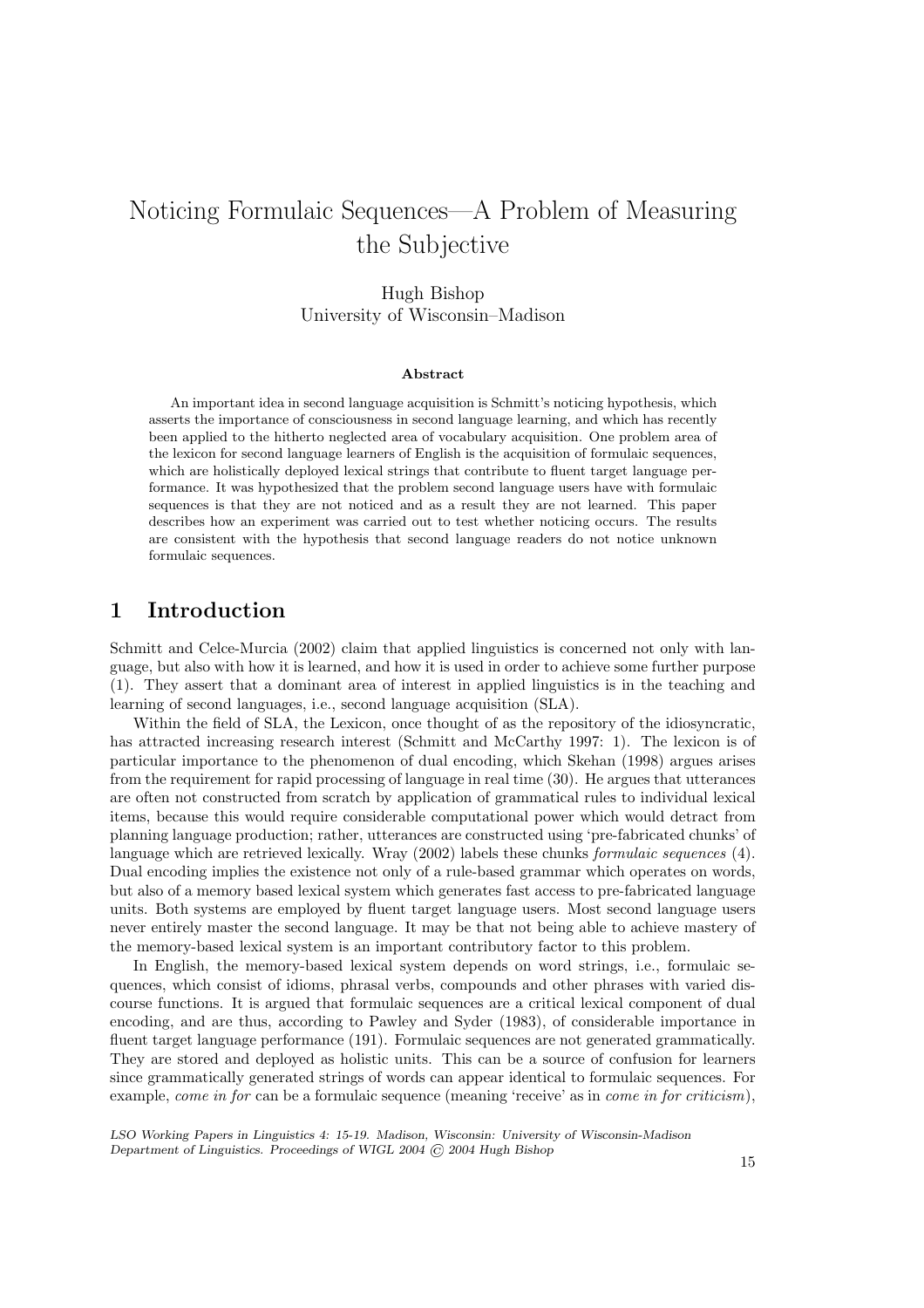#### Hugh Bishop

but it can also be no more than three separate lexemes assembled grammatically as in she came in for a cup of coffee.

Consequently, for second language learners, the acquisition of formulaic sequences is fraught with difficulty (Wray 2002: 182; Arnaud and Savignon 1997: 168). Formulaic sequences appear to be less readily mastered incidentally than words. This is important, because incidental learning, the learning of vocabulary while doing something else such as reading, is an important source of vocabulary for second language learners, especially with low-frequency lexical items that appear only in print (Wesche and Paribakht 1999: 175). Anything that disrupts the acquisition of formulaic sequences is worthy of further study.

Although no direct comparisons between words and formulaic sequences have been made, de Bot, Paribakht and Wesche's (1997: 309) modification of Levelt's (1989) lexical processing model can be used to provide an explanation for the difficulties that learners have. From the model it can also be predicted that formulaic sequences are likely to cause more problems during incidental learning (i.e. while reading) than their single word equivalents, because formulaic sequences are not noticed. De Bot et al. argue that there needs to be recognition of an unfamiliar lexical form, and also the conscious awareness that the form lacks a meaning, before steps can be taken to establish its meaning, as is necessary for subsequent learning. Clearly if a subject does not know that he or she does not know a word, learning is not likely to take place.

Thus Schmidt's noticing hypothesis is an important theoretical part of this argument. Schmidt (1990) argued that if a learner is not consciously aware of a specific language feature, i.e, is unable to articulate that it is problematic, the learner will not be able to learn that language feature whether grammatical, lexical or pragmatic (129).

It is quite plausible that second language readers do not notice unknown formulaic sequences (Arnaud and Savignon 1997: 168), but the verification of this assertion is fraught with methodological difficulty, because of the essentially subjective nature of noticing.

# 2 Methodological Problems

It is necessary to operationalize the slippery notion of consciousness, which some commentators such as McLaughlin (1990) argue is simply too imprecise (617), and others argue is essentially epiphenomenal, and so irrelevant for study (Jackendoff 1987).

Schmidt, however, takes the view that a precise definition of consciousness is useful and necessary for the study of noticing (Schmidt 1993: 209). He operationalizes it as the ability to verbalize a specified linguistic feature. To verify the idea of noticing, it is necessary to measure this subjective phenomenon. A number of indirect measures have been used. Hegelheimer and Chapelle (2000), in a survey of research on lexical noticing, describe three approaches (41).

The first is to construct *conditions for noticing* in the experimental material by highlighting particular linguistic features. The second method is to use *retrospective think-aloud protocols*. The third method, which is the method employed in this paper, uses *direct observation of ob*servable interactions (concurrent noticing) such as negotiation of meaning during task activity, or clicking on words on computer screens for help in real time. Swain (1998) states the advantage that concurrent noticing has over the other methods, ". . . it seems essential in research to test what learners actually do, not what the research assumes instructions and task demands will lead learners to focus on" (80). The current paper will describe an experiment designed to achieve concurrent noticing using computer technology, with its unique capacity for online performance tracking. The experiment will be described briefly below, but see (Bishop in preparation) for fuller details of the development of the measuring instrument.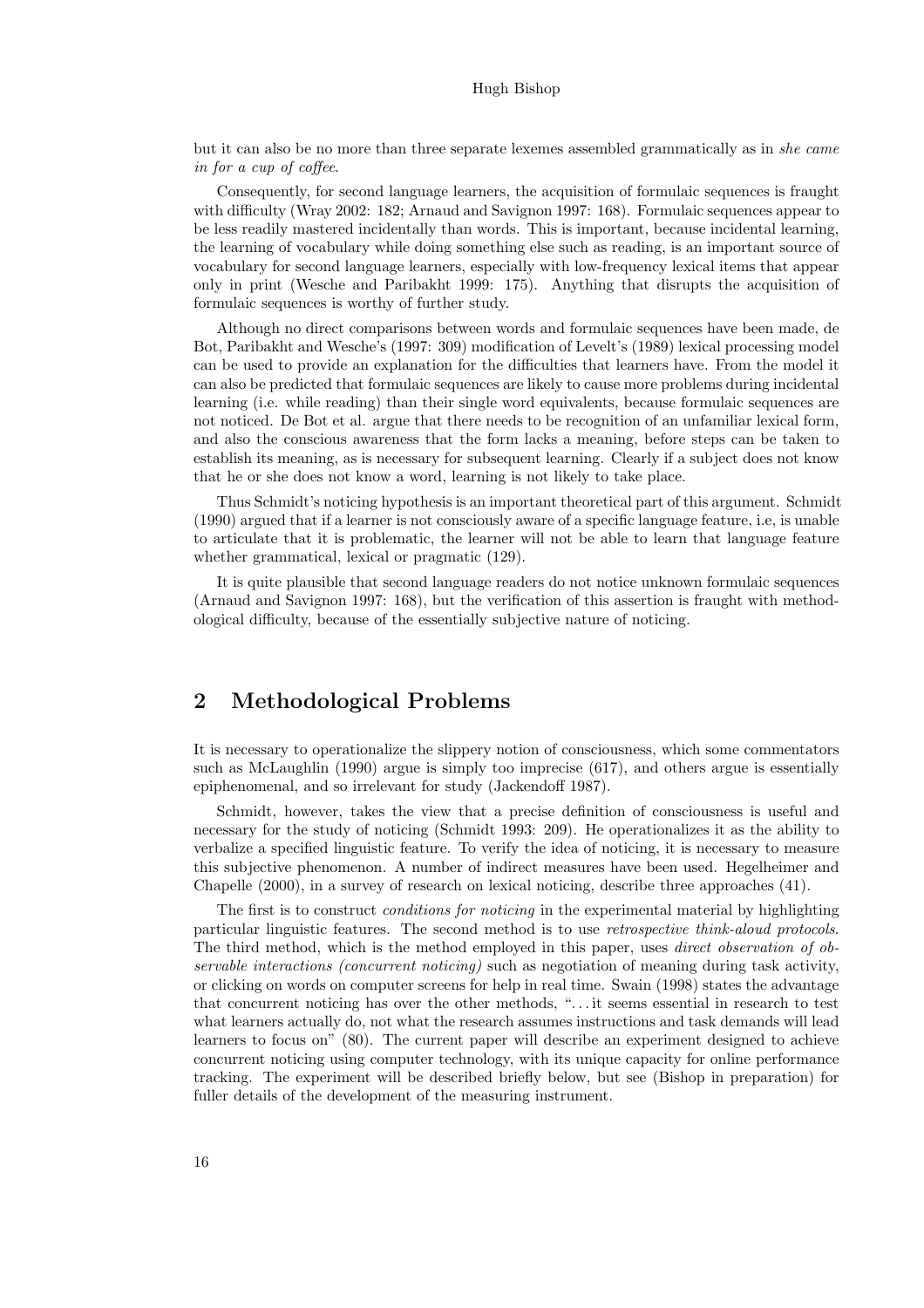# 3 Procedure

Forty-four linguistically heterogeneous upper intermediate ESL students of both genders at the University of Wisconsin–Madison were pre-tested for knowledge of target items on a computerized version of the Vocabulary Knowledge Scale (VKS). Target items consisted of 20 low frequency words, and 20 formulaic sequences which were synonymous with those words were presented in random order for each subject. Subjects' reading levels were also assessed with a TOEFL reading subtest. No difference in reading ability between groups was found.

A week later, to allow for forgetting of the pre-test, subjects were randomly assigned to a control condition and a treatment condition. All subjects read identical texts which differed from each other only in that formulaic sequences were made typographically salient (color and underlining) in the treatment condition. After reading, subjects were required to answer 20 true/false questions focused on sentences containing the target words. Subjects accessed an online glossary by single clicking with the mouse on target words, and double clicking with the mouse on target formulaic sequences. Whenever a request was made for a gloss of an unknown target item, this was construed by the experimenter to mean that the lexical item had been noticed. All mouse clicks were tracked and stored.

# 4 Results

Unknown words were clicked on significantly more often than unknown formulaic sequences. However, making formulaic sequences typographically salient significantly increased the number of times formulaic sequences (FSs) were noticed, i.e., clicked on . This also appeared to increase global comprehension of the text. Since the data could not be safely assumed to be normally distributed, the non-parametric equivalent of the t-test (Mann-Whitney), and the paired t-test (Wilcoxon Signed Rank) were used.

The mean number of times the various unknown lexical items were clicked upon for glosses is shown in Table 1. The number of clicks on unknown words in the treatment and control conditions does not vary significantly (Mann-Whitney  $p = 0.73$ ), which is to be expected because the words were not altered typographically in either condition, and so were presented identically. Between groups it can also be seen that salient formulaic sequences were glossed significantly more frequently than non-salient sequences (Mann-Whitney  $p = .0005$ ).

In the control condition, the target words (non-salient) were clicked on significantly more often than the non-salient formulaic sequences (Wilcoxon Signed-Rank  $p = .01$ ). However, in the treatment condition, the power of typographic salience is demonstrated. Unknown salient formulaic sequences are looked up significantly more frequently than unknown words (Wilcoxon Signed-Rank  $p = .0022$ ).

| Condition | Treatment |      |     |     | Control |           |     |     |
|-----------|-----------|------|-----|-----|---------|-----------|-----|-----|
|           | Mean      |      | Min | Max | Mean    | <b>SD</b> | Min | Max |
| Words     | 2.05      | 2.01 |     | 6   | 2.22    | $1.68\,$  |     | 5   |
| FS        | 5.00      | 3.33 |     | 10  | 1.43    | 1.44      |     |     |

Table 1: Number of unknown lexical items glossed

Additionally, the treatment group achieved higher total scores on the reading comprehension task than the control group (17.24 vs. 16.26). Since the data was not normally distributed, the non-parametric equivalent of the t-test was used. The results were significant at  $P = 0.04$  using a Mann-Whitney test.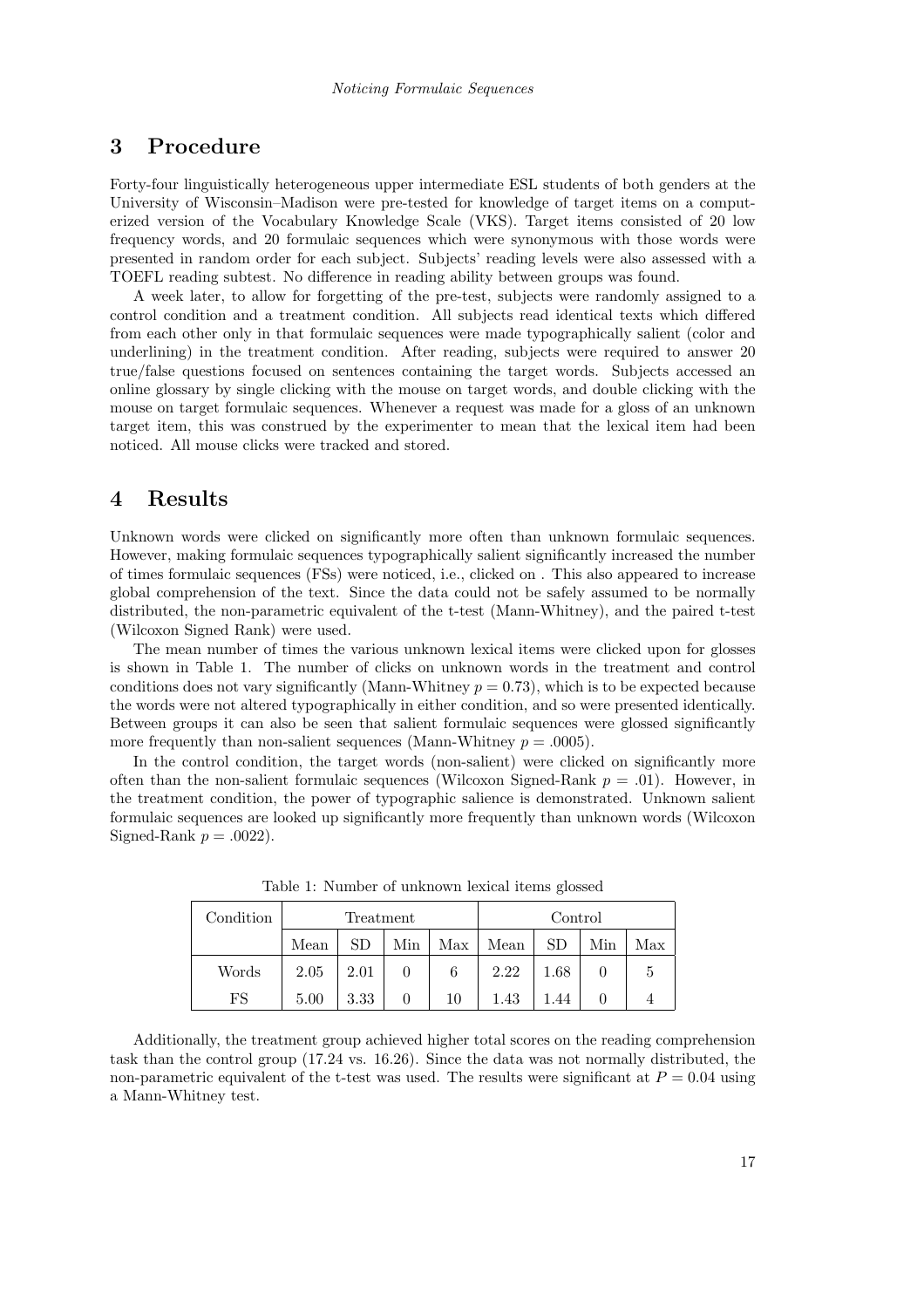## 5 Discussion

The results are consistent with the hypothesis that the problem with formulaic sequences for second language readers is, at least in part, that they are not noticed and so are less readily learned. This is significant given the major role that formulaic sequences play in the dual systems of fluent target language use (Wray 2002; Abel 2003: 329), and given that second language learners rarely reach native speaker target competence (Marinis 2003: 44).

The major problem for the learner seems to be the need to learn large numbers of holistically stored formulaic sequences which must coexist with a potentially vast number of similar looking, but grammatically generated, sequences. A priori, there is no clear way of distinguishing between the two types of unknown word string. More specifically, using Levelt (1989)'s concept of the lexeme and the lemma, it is plausible to argue that the root of the problem lies in the inability of learners to match multi word lexemes with a single lemma (meaning). The lack of awareness that a single meaning needs to be associated with a group of words precludes the association of lexeme (form) and lemma (meaning) which is a necessary condition for lexical learning. This experiment seems to show that formulaic sequences are not noticed and this is likely to lead to the inevitable consequence that they will not readily be learned.

### 6 Conclusion

The findings of this study are consistent with the claim that learners don't notice unknown formulaic sequences as readily as unknown words. However, making unknown formulaic sequences typographically salient increases readers' willingness to seek glosses, and this glossing might also lead to some increased comprehension of lexical items, although a replication of the experiment a semester later did not show increased comprehension. Solving the problem may not be as simple as identifying the problem, and it will be necessary to make a clear distinction between comprehending lexical items in context and actually learning them.

It is risky to generalize too strongly from such a small-scale study, but nonetheless a number of interesting questions are raised. Can typographical salience help overcome learners' tendencies to ignore lexical items? Does increased attention to local meanings of formulaic sequences in terms of clicking on glosses detract from construction of larger text-based meanings because of constant interruptions to the reading process? Does increased glossing lead to increased incidental learning of formulaic sequences? What effect does it have on intentional learning? Answers to these questions are of both pedagogical and theoretical interest. Further study of the way formulaic sequences are processed by second language readers is certainly required.

### References

Abel, Marina. 2003. "English idioms in the first language and second language lexicon: a dual representation approach," Second Language Research 19(4): 329-358.

Arnaud, Pierre and Sandra Savignon. 1997. "Rare words, complex lexical units and the advanced learner," in James Coady and Thomas Huckin, eds., Second Language Vocabulary Acquisition. Cambridge: Cambridge University Press. 157-173.

Bishop, Hugh. In preparation. Doctoral dissertation.

- De Bot, Kees, T Sima Paribakht, and Marjorie Wesche. 1997. "Towards a lexical processing model for the study of second language vocabulary acquisition," SSLA 19: 309-329.
- Hegelheimer, Volker, and Carol Chapelle. 2000. "Methodological issues in research on learner- computer interactions in CALL," Language Learning and Technology 4: 41-59.

Jackendoff, Ray. 1987. Consciousness and the computational mind. Cambridge, MA, MIT Press.

Levelt, Willem. 1989. Speaking: From intention to articulation. Cambridge, MA: MIT Press.

Marinis, Theodore. 2003. "Psycholinguistic techniques in second language acquisition research," Second Language Research 19(2): 144-161.